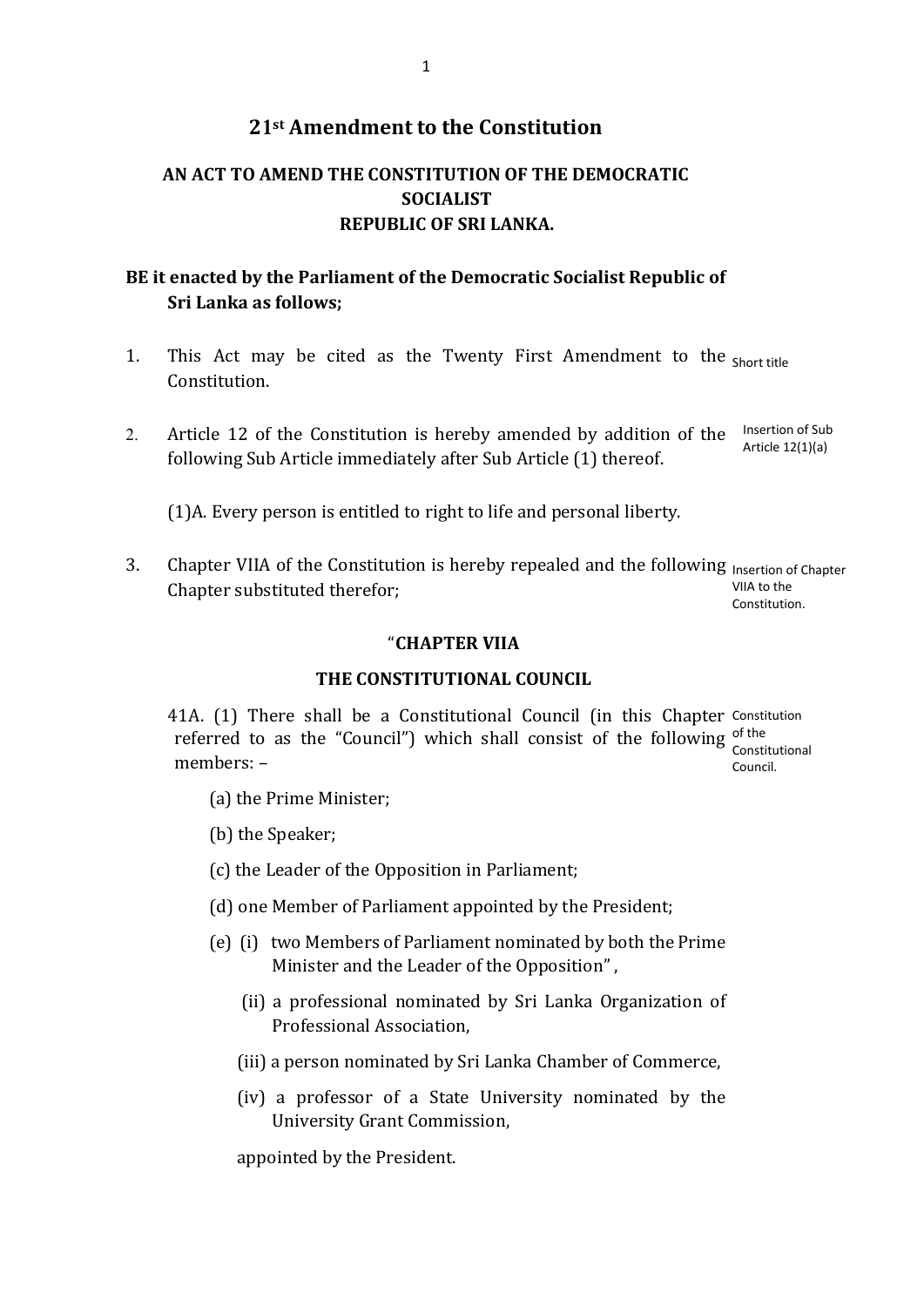(f) one Member of Parliament nominated by agreement of the majority of the Members of Parliament belonging to political parties or independent groups, other than the respective political parties or independent groups to which the Prime Minister and the Leader of the Opposition belong, and appointed by the President.

(g) if there is no consensual agreement among Vice Chancellors of State Universities regarding a professor to be nominated in terms of paragraph (e )(iv) above, the Chairman of the University Grant Commission shall nominate a professor by the majority vote of Vice Chancellors of State Universities.

- (2) The Speaker shall be the Chairman of the Council.
- (3) It shall be the duty of the Speaker to ensure that nominations for appointments under sub-paragraph (e) or sub-paragraph (f) of paragraph (1) are made, whenever an occasion for such nominations arises.
- (4) In nominating the five persons referred to in sub-paragraph (e) of paragraph (1), the Prime Minister and the Leader of the Opposition shall consult the leaders of political parties and independent groups represented in Parliament so as to ensure that the Constitutional Council reflects the pluralistic character of Sri Lankan society, including professional and social diversity.
- (5) The persons who are not Members of Parliament to be appointed under subparagraph (e) of paragraph (1) shall be persons of eminence and integrity who have distinguished themselves in public or professional life and who are not members of any political party whose nomination shall be approved by Parliament.
- (6) The President shall, within fourteen days of the receipt of a written communication specifying the nominations made under subparagraphs (e) and (f) of paragraph (1), make the necessary appointments. In the event of the President failing to make the necessary appointments within such period of fourteen days, the persons nominated shall be deemed to have been appointed as members of the Council, with effect from the date of expiry of such period.
- (7)(a) On the dissolution of Parliament, notwithstanding the provisions of paragraph (2) of Article 64, the Speaker shall continue to hold office as a member of the Council, until a Member of Parliament is elected to be the Speaker under paragraph (1) of the aforesaid Article;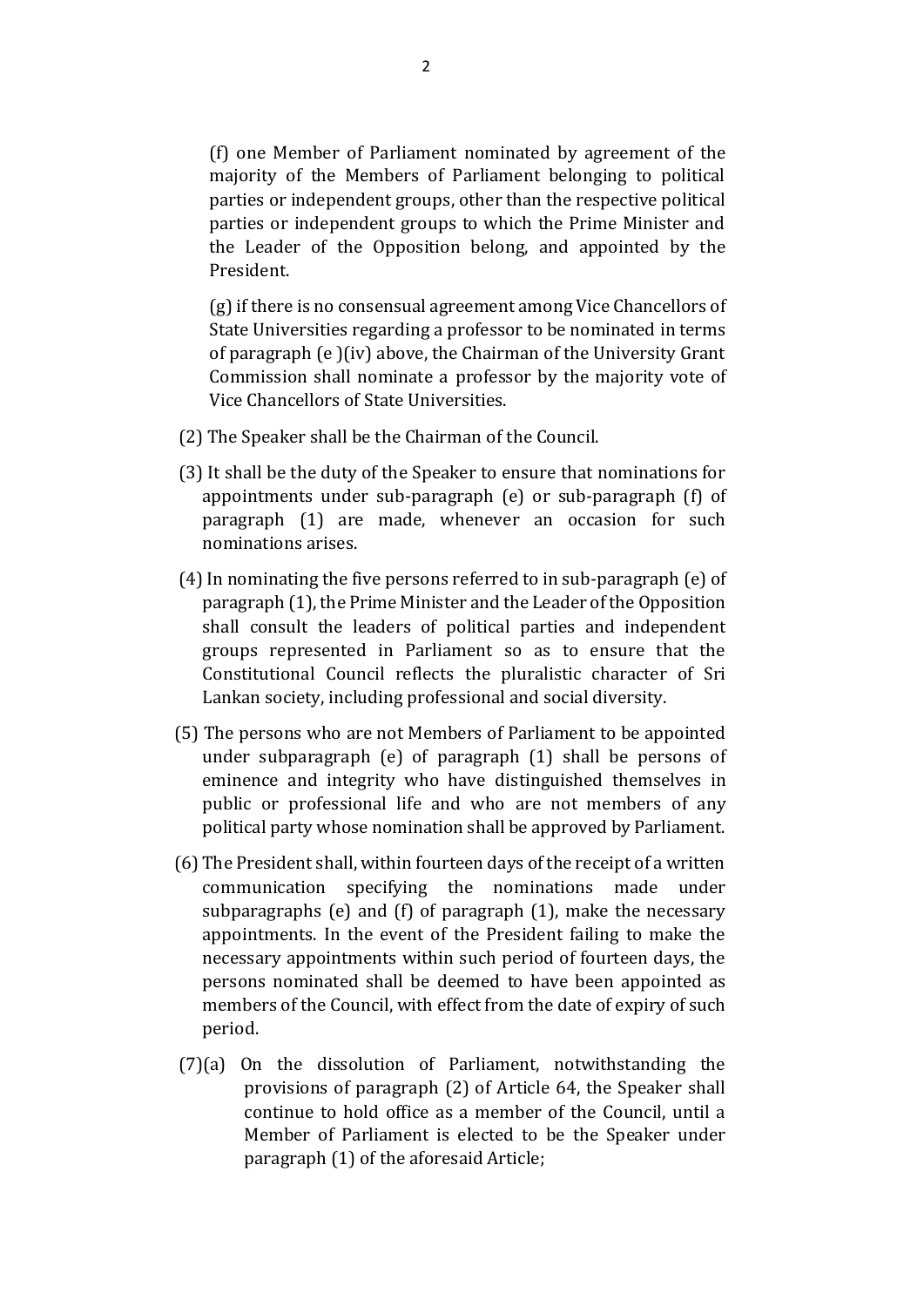- (b) Notwithstanding the dissolution of Parliament, the Prime Minister, the Leader of the Opposition and the Members of Parliament who are members of the Constitutional Council, shall continue to hold office as Members of such Council, until such time after a General Election following such dissolution, a Member of Parliament is appointed as the Prime Minister or recognized as the Leader of the Opposition or such number of Members of Parliament are appointed as Members of the Constitutional Council under sub-paragraphs (d), (e) and (f) of paragraph (1), as the case may be.
- (8) Every member of the Council appointed under sub-paragraphs (d), (e) and (f) of paragraph (1), shall hold office for a period of three years from the date of appointment unless the member earlier resigns his office by writing addressed to the President, or, is removed from office by the President on both the Prime Minister and the Leader of the Opposition forming an opinion that such member is physically or mentally incapacitated and is unable to function further in office or is convicted by a court of law for any offence involving moral turpitude or if a resolution for the imposition of civic disability upon him has been passed in terms of Article 81 of the Constitution or is deemed to have vacated his office under paragraph (7) of Article 41E.
- (9) In the event of there being a vacancy among the members appointed under subparagraphs (d), (e) or (f)) of paragraph (1), the President shall, within fourteen days of the occurrence of such vacancy and having regard to the provisions of the aforementioned subparagraphs, appoint another person to succeed such member. Any person so appointed, shall hold office during the unexpired part of the period of office of the member whom he succeeds.
- (10) A member appointed under subparagraphs (d), (e) or (f) of paragraph (1), shall not be eligible for re-appointment.
- (11) The appointments made by the President under sub-paragraphs (d), (e) and (f) of paragraph (1), shall be communicated to the Speaker.
- 41B. (1) No person shall be appointed by the President as the Chairman Council to or a member of any of the Commissions specified in the recommend Schedule to this Article, except on a recommendation of the Council.
	- appointments.
	- (2) The provisions of paragraph (1) of this Article shall apply in respect of any person appointed to act as the Chairman or as a member of any such Commission.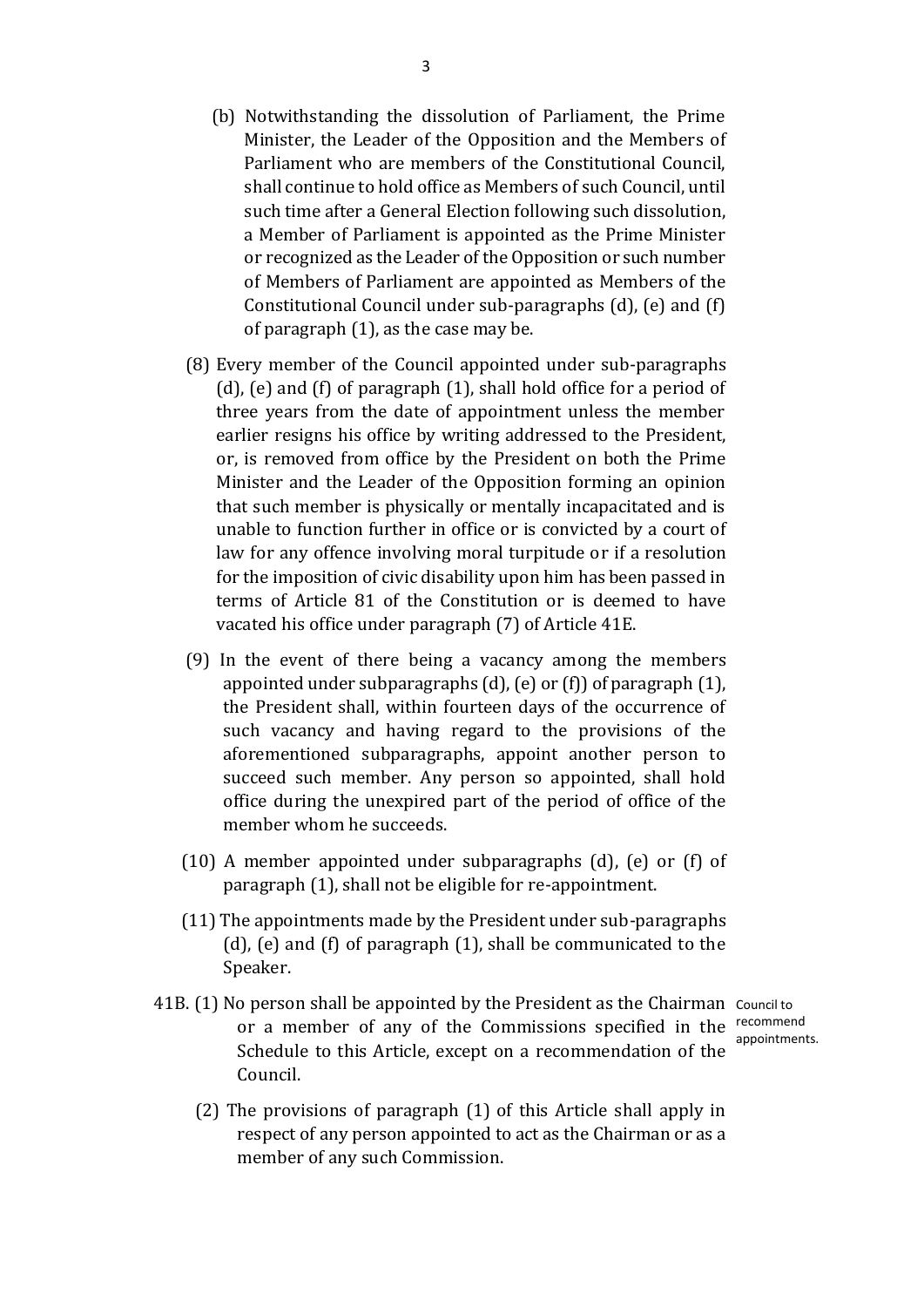- (3) It shall be the duty of the Council to recommend to the President fit and proper persons for appointment as Chairmen or members of the Commissions specified in the Schedule to this Article, whenever the occasion for such appointments arises, and such recommendations shall endeavour to ensure that such recommendations reflect the pluralistic character of Sri Lankan society, including gender. In the case of the Chairmen of such Commissions, the Council shall recommend three members for appointment, and the President shall appoint one of the members recommended as Chairman.
- (4) The President shall appoint the Chairman and the members of the Commissions specified in the Schedule to this Article, within fourteen days of receiving the recommendations of the Council for such appointments. In the event of the President failing to make the necessary appointments within such period of fourteen days–
	- (a) the persons recommended under paragraph (3), to be appointed as members of a Commission, shall be deemed to have been appointed as the members of the Commissions; and
	- (b) the person whose name appears first in the list of names recommended under paragraph (3), to be appointed as the Chairman of a Commission, shall be deemed to have been appointed the Chairman of the respective Commission,

with effect from the date of expiry of such period.

- (5) No person appointed under paragraph (1) or a person appointed to act as the Chairman or a member of any such Commission, shall be removed except as provided for in the Constitution or in any written law, and where there is no such provision, such person shall be removed by the President only with the prior approval of the Council.
- (6) All the Commissions referred to in the Schedule to this Article, other than the Election Commission, shall be responsible and answerable to Parliament.

#### **SCHEDULE**

- (a) The Election Commission.
- (b) The Public Service Commission.
- (c) The National Police Commission.
- (d) The Audit Service Commission.
- (e) The Human Rights Commission of Sri Lanka.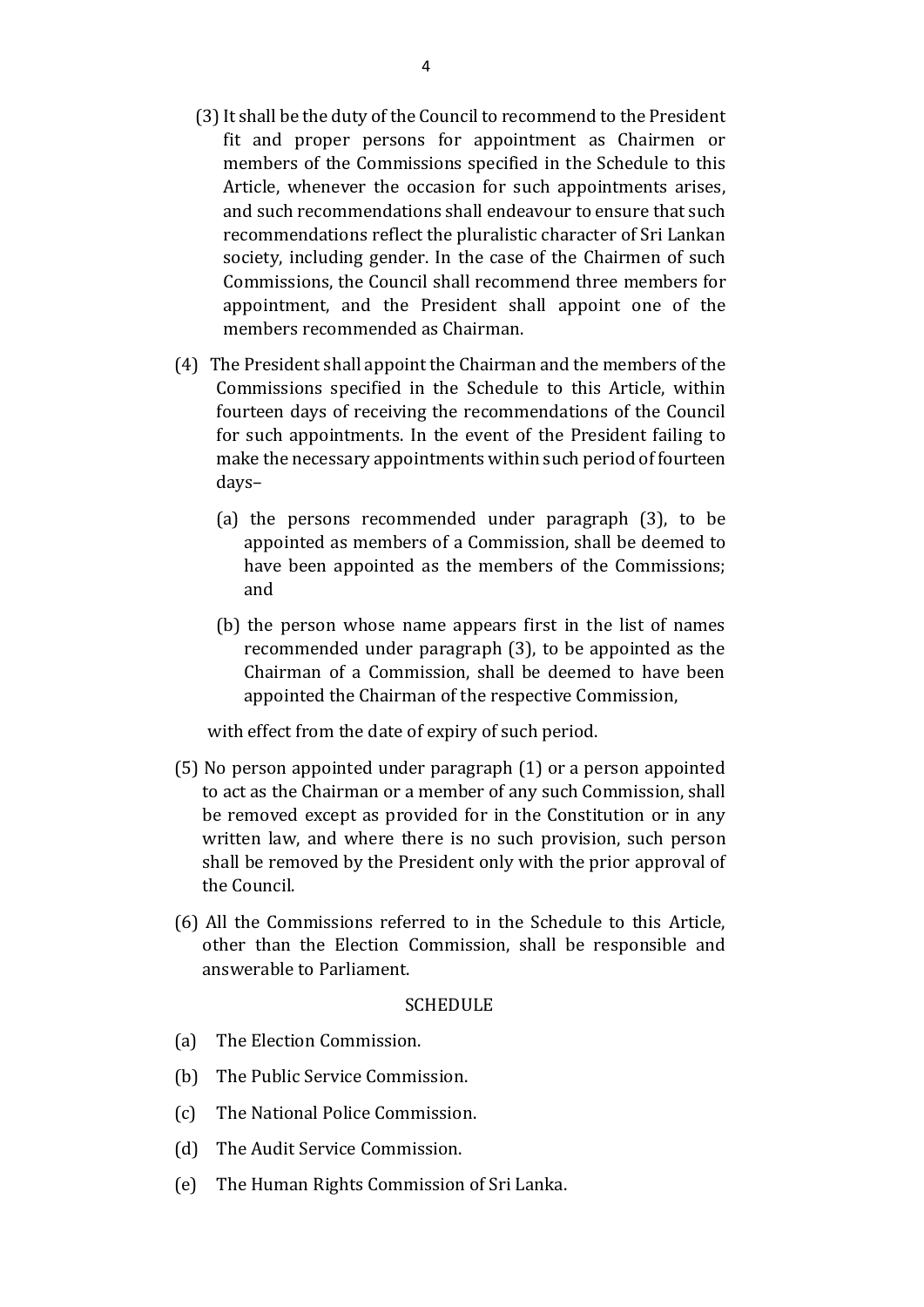- (f) The Commission to Investigate Allegations of Bribery or Corruption.
- (g) The Finance Commission.
- (h) The Delimitation Commission.
- (i) The National Procurement Commission.
- 41C. (1) No person shall be appointed by the President to any of the Council to Offices specified in the Schedule to this Article, unless such  $\frac{\text{approx}}{\text{approx}}$ appointment has been approved by the Council upon a recommendation made to the Council by the President. appointments.
	- (2) The provisions of paragraph (1) of this Article shall apply in respect of any person appointed to act for a period exceeding fourteen days, in any Office specified in the Schedule to this Article:

 Provided that no person shall be appointed to act in any such office for successive periods not exceeding fourteen days, unless such acting appointment has been approved by the Council on a recommendation by the President.

- (3) No person appointed to any Office specified in the Schedule to this Article or to act in any such Office, shall be removed from such Office except as provided for in the Constitution or in any law.
- (4) In the discharge of its function relating to the appointment of Judges of the Supreme Court and the President and Judges of the Court of Appeal, the Council shall obtain the views of the Chief Justice.

#### **SCHEDULE**

#### PART I

- (a) The Chief Justice and the Judges of the Supreme Court.
- (b) The President and the Judges of the Court of Appeal.
- (c) The Members of the Judicial Service Commission, other than the Chairman.

#### PART II

- (a) The Attorney-General.
- (b) The Auditor-General.
- (c) The Inspector-General of Police.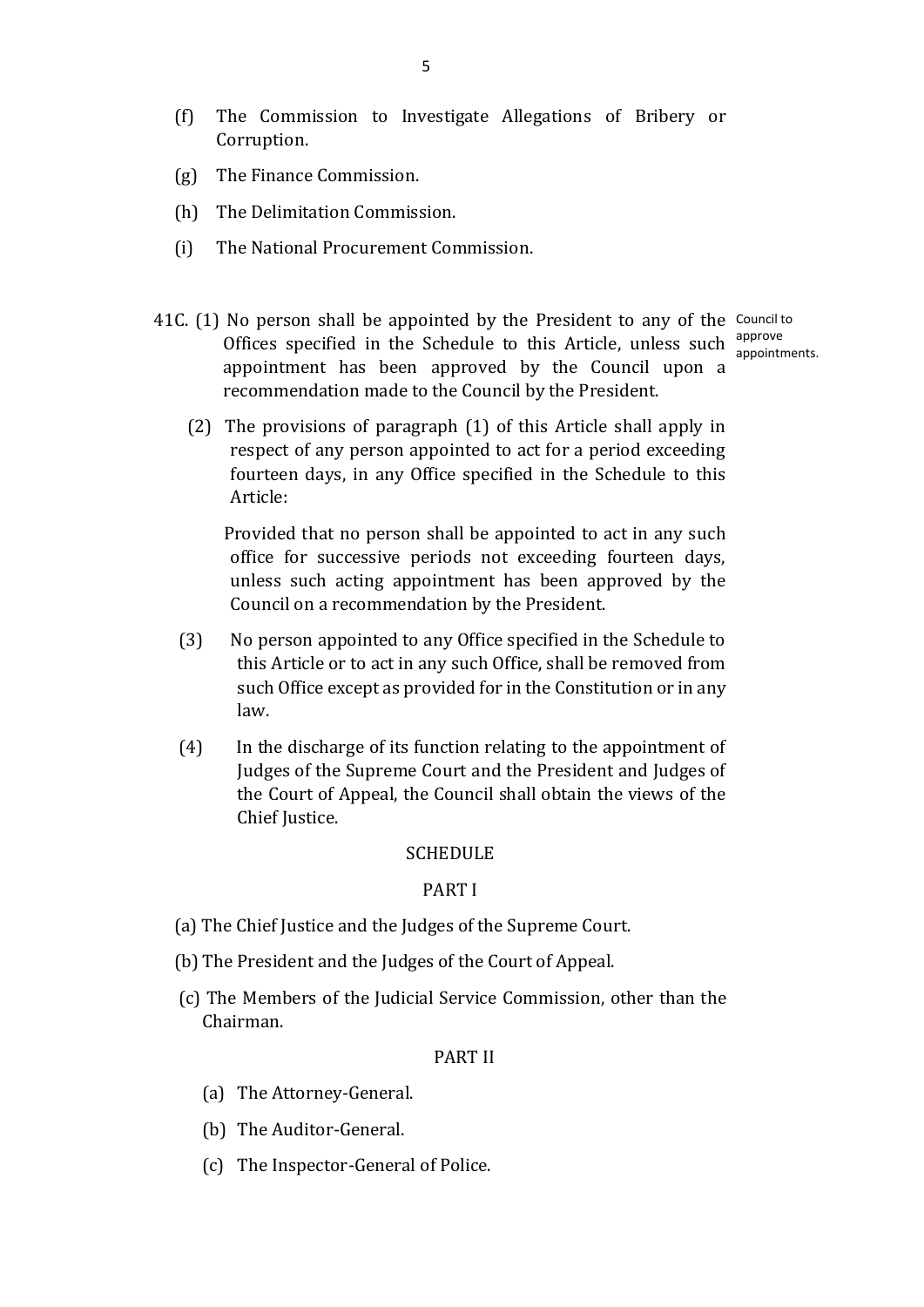- (d) Governor of the Central Bank of Sri Lanka.
- (e) The Parliamentary Commissioner for Administration (Ombudsman).
- (f) The Secretary-General of Parliament.
- 41D. (1) There shall be a Secretary-General to the Council who shall be Secretary-General appointed by the Council for a term of five years. Upon the  $\frac{1}{2}$  and other officers expiration of his term of office, the Secretary-General shall be eligible for re-appointment.
	- (2) The Council may appoint such officers as it considers necessary wqfor the discharge of its functions, on such terms and conditions as shall be determined by the Council.
- 41E. (1) The Council shall meet at least twice every month, and as often as Meetings of the may be necessary to discharge the functions assigned to the Council by the provisions of this Chapter or by any law, and such meetings shall be summoned by the Secretary- General to the Council on the direction of the Chairman of the Council.
	- (2) The Chairman shall preside at all meetings of the Council and in the absence of the Chairman, the Prime Minister, and in the absence of the Prime Minister, the Leader of the Opposition shall preside at the meetings of the Council.
	- (3) The quorum for any meeting of the Council shall be five members.
	- (4) The Council shall endeavour to make every recommendation, approval or decision it is required to make by unanimous decision and in the absence of an unanimous decision, no recommendation, approval or decision made by the Council shall be valid, unless supported by not less than five members of the Council present at such meeting.
	- (5) The Chairman or the other member presiding shall not have an original vote, but in the event of an equality of votes on any question for decision at any meeting of the Council, the Chairman or other member presiding at such meeting, shall have a casting vote.
	- (6) The procedure in regard to meetings of the Council and the transaction of business at such meetings shall be determined by the Council, including procedures to be followed in regard to the recommendation or approval of persons suitable for any appointment under Article 41B or Article 41C.
	- (7) Any member of the Council appointed under sub-paragraphs (d), (e), or (f) of paragraph (1) of Article 41A, who without

of the Council.

Council.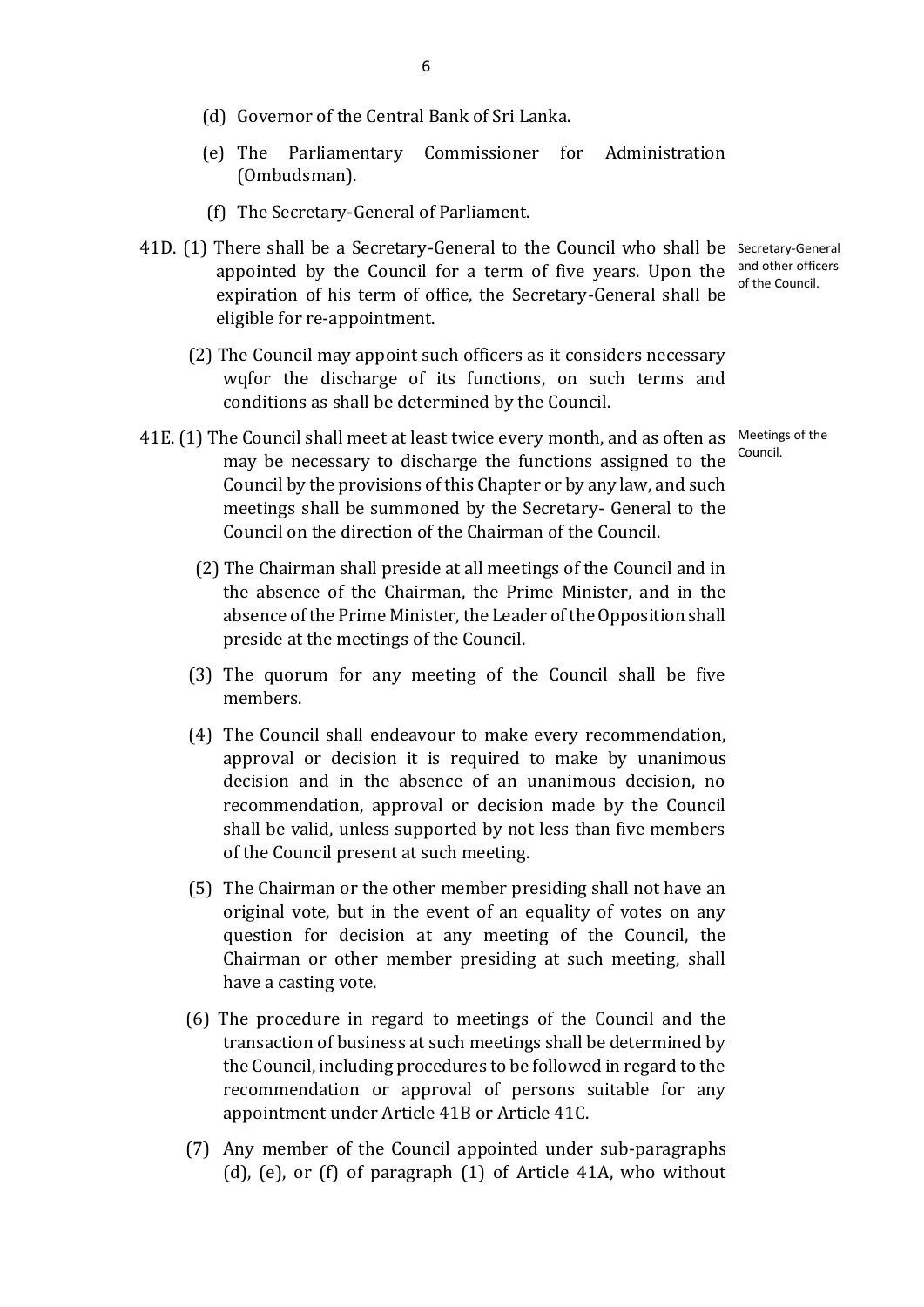obtaining prior leave of the Council absents himself from three consecutive meetings of the Council, shall be deemed to have vacated office with effect from the date of the third of such meetings.

- (8) The Council shall have the power to act notwithstanding the fact that it has not been fully constituted or that there is a vacancy in its membership, and no act, proceeding or decision of the Council shall be or deemed to be invalid by reason only of the fact that the Council has not been fully constituted or that there has been a vacancy in its membership or that there has been any defect in the appointment of a member.
- 41F. Notwithstanding the expiration of the term of office of the Continuation in office members of the Council or of the members of any Commission of the members specified in the Schedule to Article 41B, the members of the Council or of such other Commission shall continue in office until the assumption of office by the new members of the Council or of such other Commission.
- 41G. (1) The Council shall, once in every three months, submit to the Powers and duties of President and Parliament a report of its activities during the preceding three months. the Council.
	- (2) The Council shall perform and discharge such other duties and functions as may be imposed or assigned to the Council by the Constitution, or by any other written law.
	- (3) The Council shall have the power to make rules relating to the performance and discharge of its duties and function. All such rules shall be published in the Gazette and be placed before Parliament within three months of such publication.
- 41H. The expenses incurred by the Council shall be charged on the Expenses to be Consolidated Fund.
- 41I. Subject to the provisions of Article 126, no court shall have the Finality of decisions of power or jurisdiction to entertain, hear or decide or call-in question, on any ground whatsoever, or in any manner whatsoever, any decision of the Council or any approval or recommendation made by the Council, which decision, approval or recommendation shall be final and conclusive for all purposes."
- 4. Paragraph (1) of Article 44 is of the Constitution hereby amended by Prime Ministers deletion of the words, "in consultation with the Prime Minister  $\frac{advice}{anpoint}$ where he considers such consultation to necessary" and substitution Ministers.of the words "on advice of the Prime Minister".

of the Council.

charged on the Consolidated Fund.

the Council.

appointment of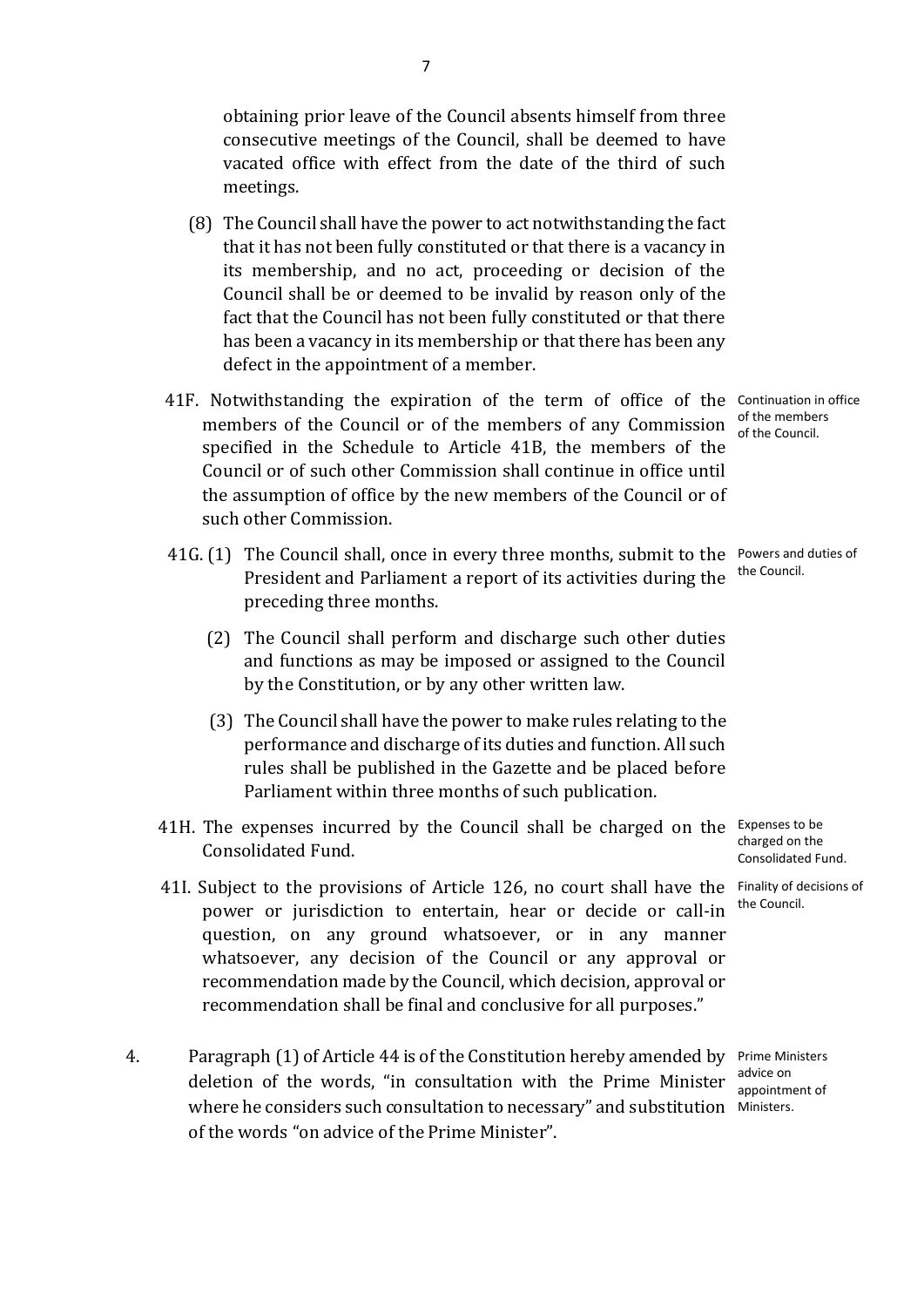8

- 5. Paragraph (1) of Article 45 is of the Constitution hereby amended by deletion of the words, "in consultation with the Prime Minister where he considers such consultation to necessary" and substitution of the appointment of words "on advice of the Prime Minister".
- 6. Paragraph (2) of Article 45 of the Constitution is hereby amended by Prime Ministers addition of the words "on advice of the Prime Minister" before the words "the President." advice on Ministers.
- 7. Paragraph (1) Article of 46 of the Constitution is hereby amended by deletion of the words "in consultation with the Prime Minister where he considers such consultation to necessary" and substitution of the words "on advice of the Prime Minister."
- 8. Paragraphs (3) and (4) Article of 47 of the Constitution is hereby repealed. 9. Article 54 of the Constitution is hereby amended as follows; Amendment of Article 54 of the Amendment of Article 47 of the Constitution.

## **Public Service Commission**

(1) by the repeal of paragraph (1) of that Article, and the substitution Amendment of therefor of the following paragraph;- Article 54 of the Constitution.

 "(1) There shall be a Public Service Commission (in this Chapter Constitution of Public referred to as the "Commission") which shall consist of nine members appointed by the President on the recommendation of the Constitutional Council, of whom not less than three members shall be persons who have had over fifteen years' experience as a public officer. The President on the recommendation of the Constitutional Council shall appoint one member as its Chairman."

(2) by the repeal of paragraph (4) of that Article, and the substitution therefor of the following paragraph;-

 "(4) Every member of the Commission shall hold office for a period of Tenure of office. three years from the date of appointment, unless the member becomes subject to any disqualification under paragraph (2) or earlier resigns from his office by writing addressed to the President or is removed from office by the President with the approval of the Constitutional Council or is convicted by a court of law of any offence involving moral turpitude or if a resolution for the imposition of civic

Prime Ministers advice on Ministers.

appointment of

Prime Ministers advice on appointment of Deputy Ministers.

Constitution.

Service Commission.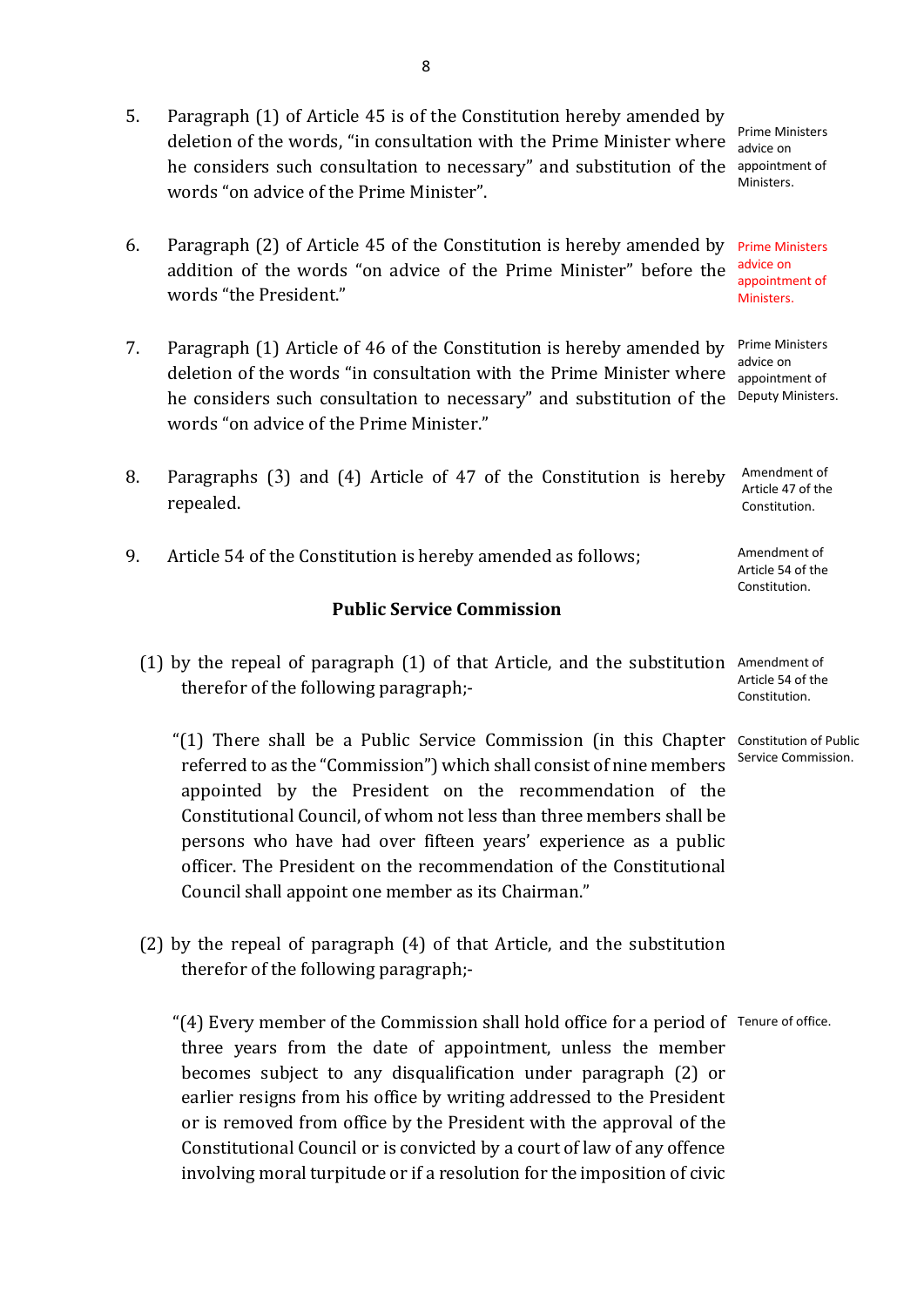disability upon the member has been passed in terms of Article 81 or is deemed to have vacated his office under paragraph (6)."

- 10. Article 61F of the Constitution is hereby amended by repeal of it and substitution of the following paragraph; -
	- "61F. For the purposes of this Chapter "public officer" does not include Public Officer a member of the Army, Navy, or Air Force, an officer of the Election Commission appointed by such Commission, a police officer appointed by the National Police Commission, a scheduled public officer appointed by the Judicial Service Commission or a member of the Sri Lanka State Audit Service appointed by the Audit Service Commission." Interpretation.
- 11. Paragraph (6) of Article 65 of the Constitution is hereby amended by repeal of it and substitution of the following paragraph; -

"(6) Whenever the Secretary-General is unable to discharge the Acting Secretaryfunctions of his office, the President may, subject to the approval of the Constitutional Council, appoint a person to act in the place of the Secretary-General.". General.

- 12. Paragraph (1)(d) of Article 91 is hereby amended by addition of the Amendment of Article following paragraph immediately after paragraph (va) ;- 91(1)(d).
	- (1) "(vb) a member of the Constitutional Council, referred to in paragraph (1)(e) of Article 41A other than any Member of Parliament;
	- (2) Paragraph (1)(d) of Article 91 is hereby amended by addition of the following paragraph immediately after paragraph (xii);-

"(xiii) a person who is not a citizen of Sri Lanka or a citizen of Sri Lanka who is also a citizen any other country;"

> Amendment of Article 104B(5)(a).

13. Paragraph (5)(a) of Article 104B of the Constitution is hereby amended by repeal of it and substation of the following paragraph therefor; -

" $(5)$  (a) The Commission shall have the power to issue from time to Powers of the time, in respect of the holding of any election or the conduct of a Commission.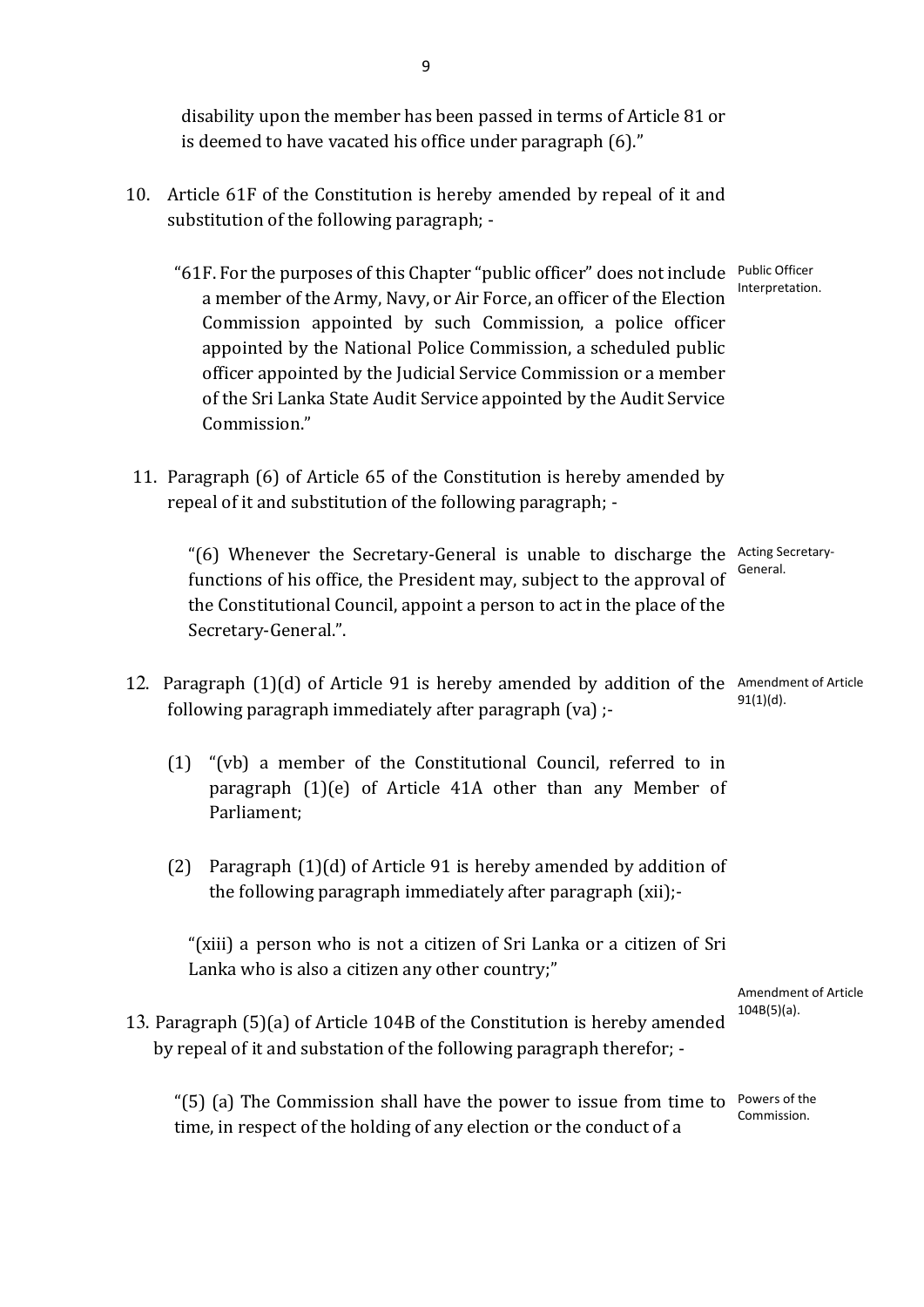Referendum, such guidelines as the Commission may consider appropriate, to any broadcasting or telecasting operator or any proprietor or publisher of a newspaper, as the case may be, as the Commission may consider necessary to ensure a free and fair election."

14. Article 149 is hereby amended by addition of the following paragraph immediately after paragraph (2);-

"149(3). The Secretary to each ministry is the Chief Accounting Responsibility of Officer of that ministry and he is responsible to the minister in charge of the subject and to the Parliament relating to the allocation of money and receivable to such ministry and institutions within the purview of such ministry." Secretaries.

15. Article 153 is hereby amended by repeal of it and substitution of the Amendment of Article following new Articles; - 153.

## **Audit Service Commission**

"153A. (1) There shall be an Audit Service Commission (in this Chapter Audit Service referred to as "Commission"), which shall consist of the Auditor-General who shall be the Chairman of the Commission, and the following members appointed by the President on the recommendation of the Constitutional Council:- Commission.

- (a) two retired officers of the Auditor-General's Department, who have held office as a Deputy Auditor-General or above;
- (b) a retired judge of the Supreme Court, Court of Appeal or the High Court of Sri Lanka; and
- (c) a retired Class I officer of the Sri Lanka Administrative Service.

(2) (a) A person appointed as a member of the Commission shall hold office for three years, unless he,–

- (i) earlier resigns from his office, by letter addressed to the President;
- (ii) is removed from office as hereinafter provided; or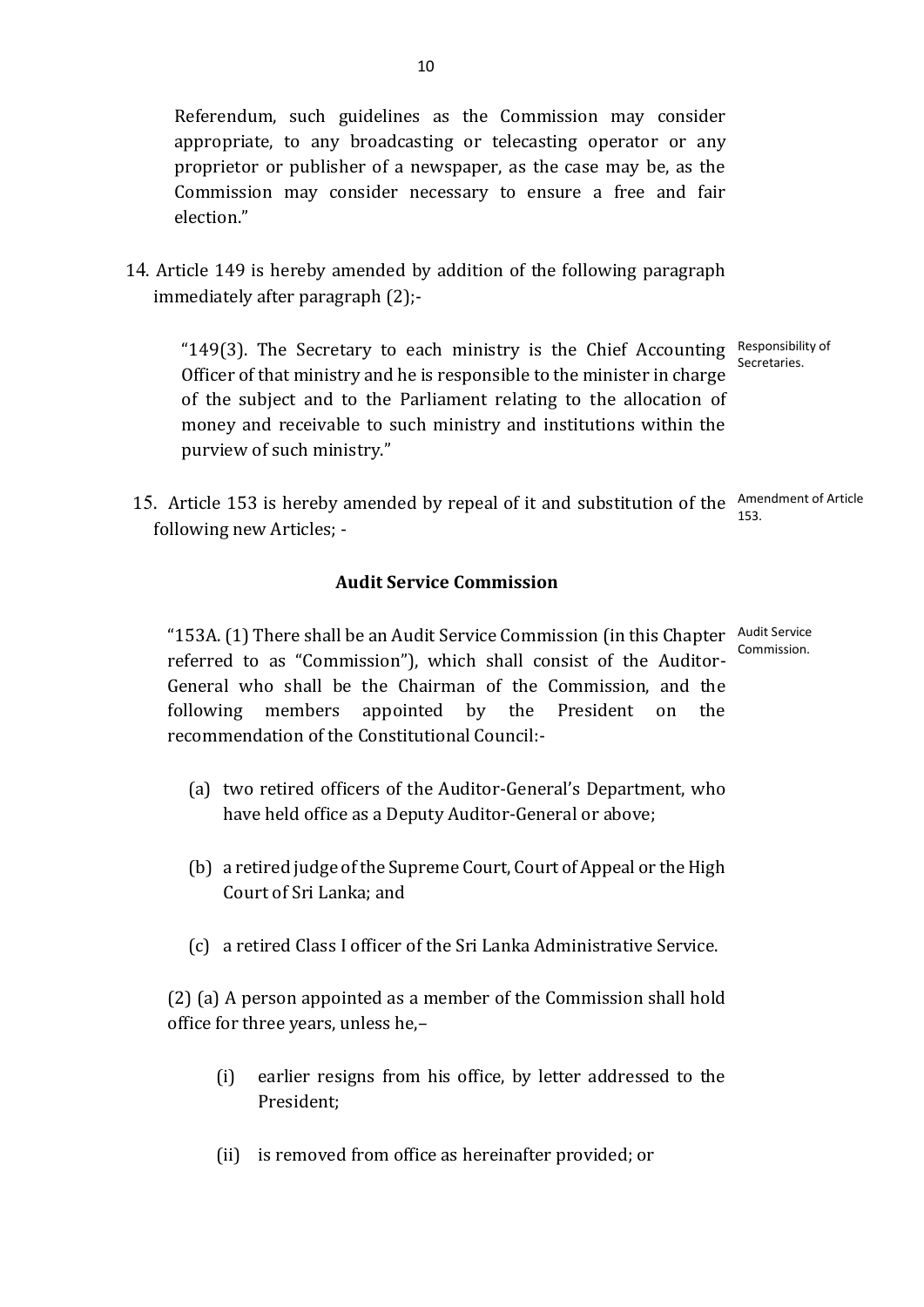- (iii) becomes a Member of Parliament or a member of a Provincial Council or any local authority.
- (b) A person appointed as a member of the Commission shall be eligible to be appointed for a further term of office, on the recommendation of the Constitutional Council.

(3) The President may for cause assigned and with the approval of the Constitutional Council, remove from office any person appointed as a member of the Commission under paragraph (1).

(4) The Chairman and the members of the Commission shall be paid such allowances as are determined by Parliament. Such allowances shall be charged on the Consolidated Fund and shall not be diminished during the term of office of the Chairman or members.

(5) The Chairman and the members of the Commission shall be deemed to be public servants within the meaning and for the purposes of Chapter IX of the Penal Code.

(6) There shall be a Secretary to the Commission who shall be appointed by the Commission.

153B. (1) The quorum for any meeting of the Commission shall be three Quorum of the members of the Commission. Commission.

(2) Parliament shall, subject to paragraph (1), provide by law for meetings of the Commission, the establishment of the Sri Lanka State Audit Service and such other matters connected with and incidental thereto.

153C. (1) The power of appointment, promotion, transfer, disciplinary Powers of the control and dismissal of the members belonging to the Sri Lanka State Audit Service, shall be vested in the Commission. Commission.

(2) The Commission shall also exercise, perform and discharge the following powers, duties and functions:-

(a) make rules pertaining to schemes of recruitment, the appointment, transfer, disciplinary control and dismissal of the members belonging to the Sri Lanka State Audit Service, subject to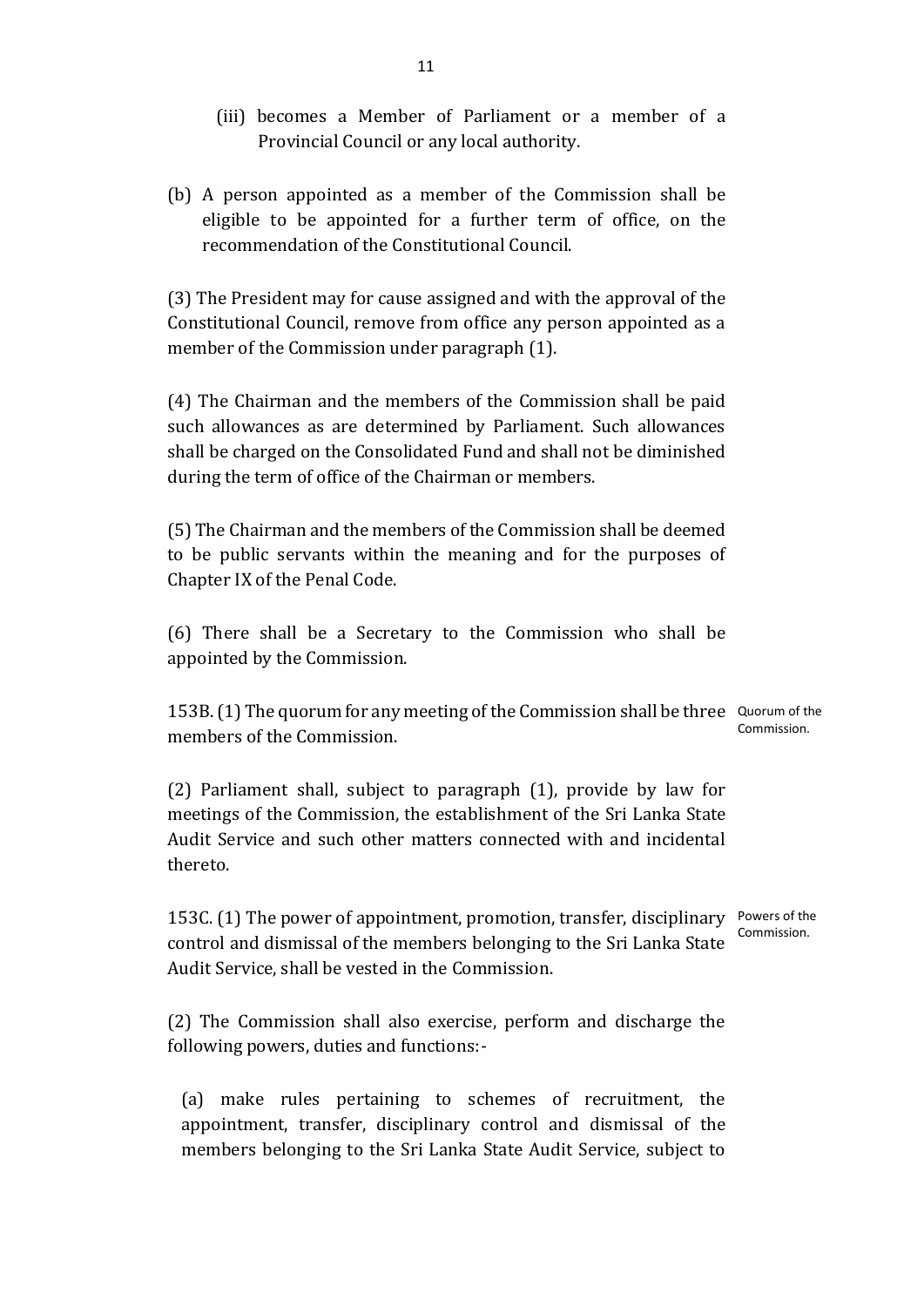any policy determined by the Cabinet of Ministers pertaining to the same;

(b) prepare annual estimates of the National Audit Office established by law; and

(c) exercise, perform and discharge such other powers, duties and functions as may be provided for by law.

(3) The Commission shall cause the rules made under paragraph (2) to be published in the Gazette.

(4) Every such rule shall come into operation on the date of such publication or on such later date as may be specified in such rules.

(5) Every such rule shall, within three months of such publication in the Gazette be brought before Parliament for approval. Any rule which is not so approved shall be deemed to be rescinded as from the date of such disapproval, but without prejudice to anything previously done influences or thereunder.

attempts to influence on the Commission is an offence.

153D. (1) A person who otherwise than in the course of his duty, directly or indirectly, by himself or through any other person, in any manner whatsoever, influences or attempts to influence any decision of the Commission, any member thereof or any officer of the Sri Lanka State Audit Service, shall be guilty of an offence and shall on conviction be liable to a fine not exceeding one hundred thousand rupees or to imprisonment for a term not exceeding three years or to both such fine and imprisonment.

(2) Every High Court established under Article 154P of the Constitution shall have jurisdiction to hear and determine any matter referred to in paragraph (1).

153E. Subject to the jurisdiction conferred on the Supreme Court under Not to affect Articles Article 126 and to the powers granted to the Administrative Appeals Tribunal under Article 59, no court or tribunal shall have the power or jurisdiction to inquire into, pronounce upon or in any manner whatsoever call in question any order or decision made by the Commission, in pursuance of any function assigned on such Commission under this Chapter or under any law.

126 and 59

Expenses to be charged on the Consolidated Fund.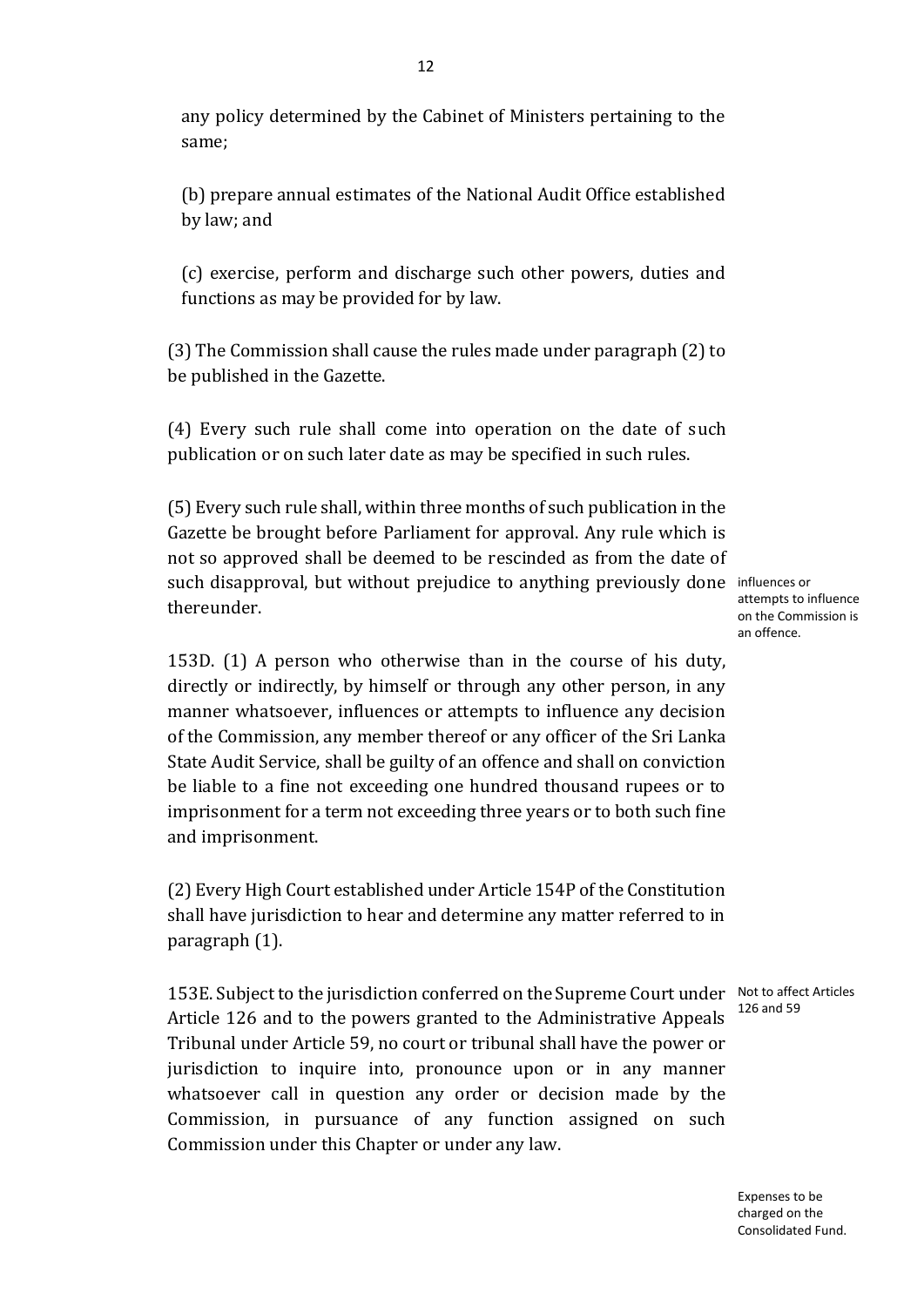153F. The costs and expenses of the Commission shall be a charge on the Consolidated Fund.

153G. Any officer of the Sri Lanka State Audit Service who is aggrieved by any order relating to the appointment, promotion or transfer of such Administrative officer or any order on a disciplinary matter or dismissal made by the Appeals Tribunal. Commission, in respect of such officer, may appeal therefrom to the Administrative Appeals Tribunal established under Article 59, which shall have the power to alter, vary, rescind or confirm any order or decision made by the Commission.

153H. The Commission shall be responsible and answerable to Commission to be Parliament in accordance with the provisions of the Standing Orders of **parliament** Parliament for the discharge of its functions and shall forward to Parliament in each calendar year a report of its activities in such year." Parliament.

16. Article 155B of the Constitution is hereby amended by the addition at the Amendment of Article end of sub Article (4) of that Article, of the following new paragraph:- 155B.

"(5) The Inspector-General of Police shall be entitled to be present at meetings of the Commission, except where any matter relating to him is being considered. He shall have no right to vote at such meetings.".

17. The following Articles are hereby inserted immediately after Article Insertion of Articles 155FFF and shall have the effect as Articles, 155G, 155H, 155J, 155K  $\frac{155K}{155K}$  and 155L. and 155L respectively, of the Constitution: -

155G. (1) (a) The appointment, promotion transfer, disciplinary Powers of the control and dismissal of police officers other than the Inspector-<sup>Commission.</sup> General of Police, shall be vested in the Commission. The Commission shall exercise its powers of promotion, transfer, disciplinary control and dismissal in consultation with the Inspector-General of Police.

- (b) The Commission shall not in the exercise of its powers under this Article, derogate from the powers and functions assigned to the Provincial Police Service Commissions as and when such Commissions are established under Chapter XVlIA of the Constitution.
- (2) The Commission shall establish procedures to entertain and investigate public complaints and complaints of any aggrieved person made against a police officer or the police service, and provide redress as

Not to affect the Powers of the

Inspector General of Police is entitled to be present in meetings.

155G, 155H, 155J,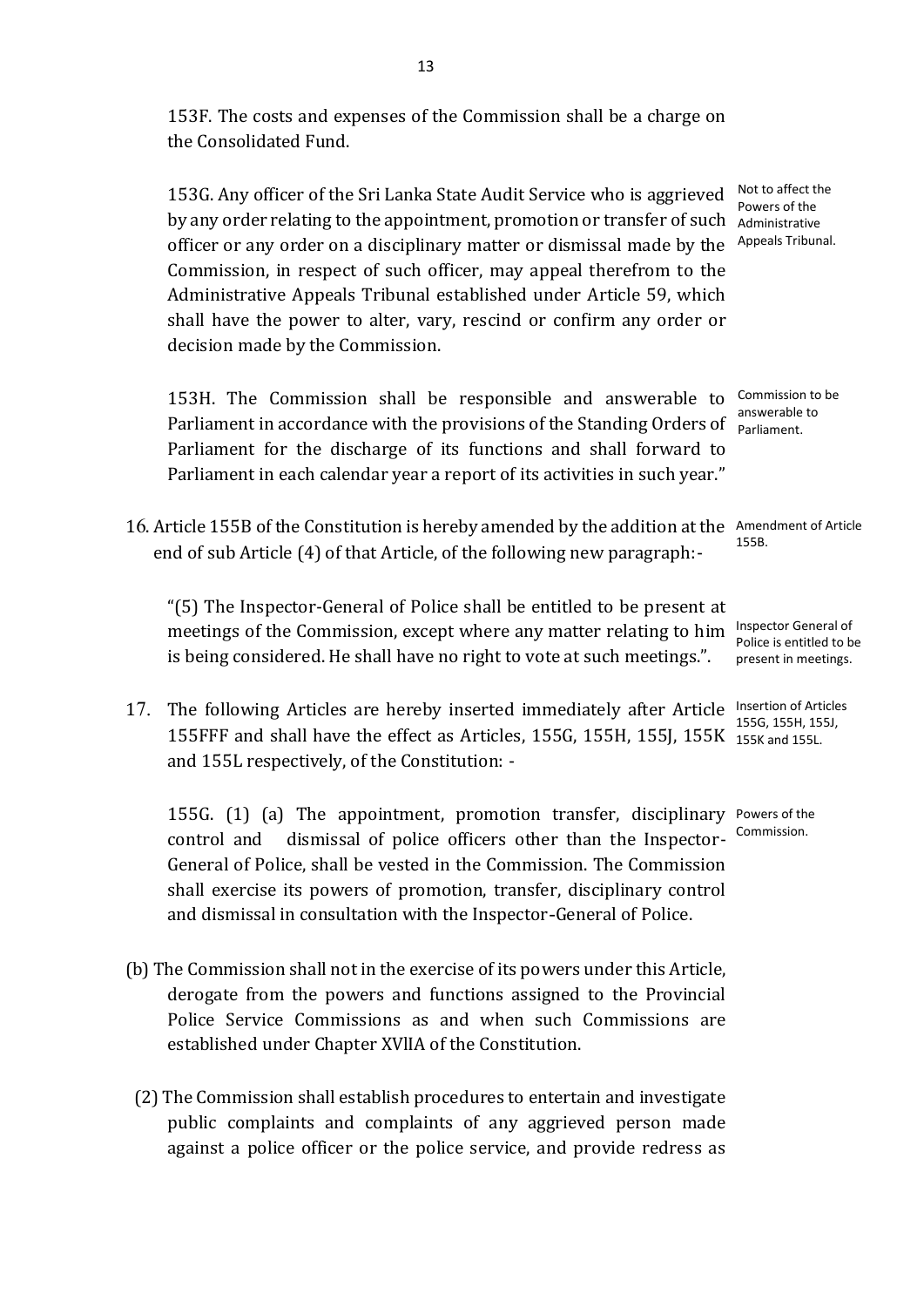provided by law. In the event of the Commission providing redress, the Commission shall forthwith inform the Inspector-General of Police.

- (3) The Commission shall, in consultation with the Inspector-General of Police, provide for and determine all matters regarding police officers, including:-
	- (a) the formulation of schemes of recruitment, promotion and transfers, subject to any policy determined by the Cabinet of Ministers pertaining to the same;
	- (b) training and the improvement of the efficiency and independence of the police service;
	- (c) the nature and type of the arms, ammunition and other equipment necessary for the use of the National Division and the Provincial Divisions; and
	- (d) codes of conduct and disciplinary procedures.
- (4) The Commission shall exercise all such powers and discharge and perform all such functions and duties as are vested in it under Appendix I of List I contained in the Ninth Schedule to the Constitution.
- 155H. (1) The Commission may delegate to a Committee of the Commission Delegation of powers (not consisting of members of the Commission) as shall be nominated by the Commission, the powers of appointment, promotion, transfer, disciplinary control and dismissal of such categories of police officers as are specified by the Commission. of the Commission.
- (2) The Commission shall cause to be published in the Gazette, the appointment of any such Committee.
- (3) The procedure and quorum for meetings of a Committee nominated under paragraph (1) shall be according to rules made by the Commission. The Commission shall cause such rules to be published in the Gazette.
- 155J. (1) The Commission may, subject to such conditions and procedures as Delegation of powers may be prescribed by the Commission, delegate to the Inspector- of the Commission. General of Police or in consultation with the Inspector-General of Police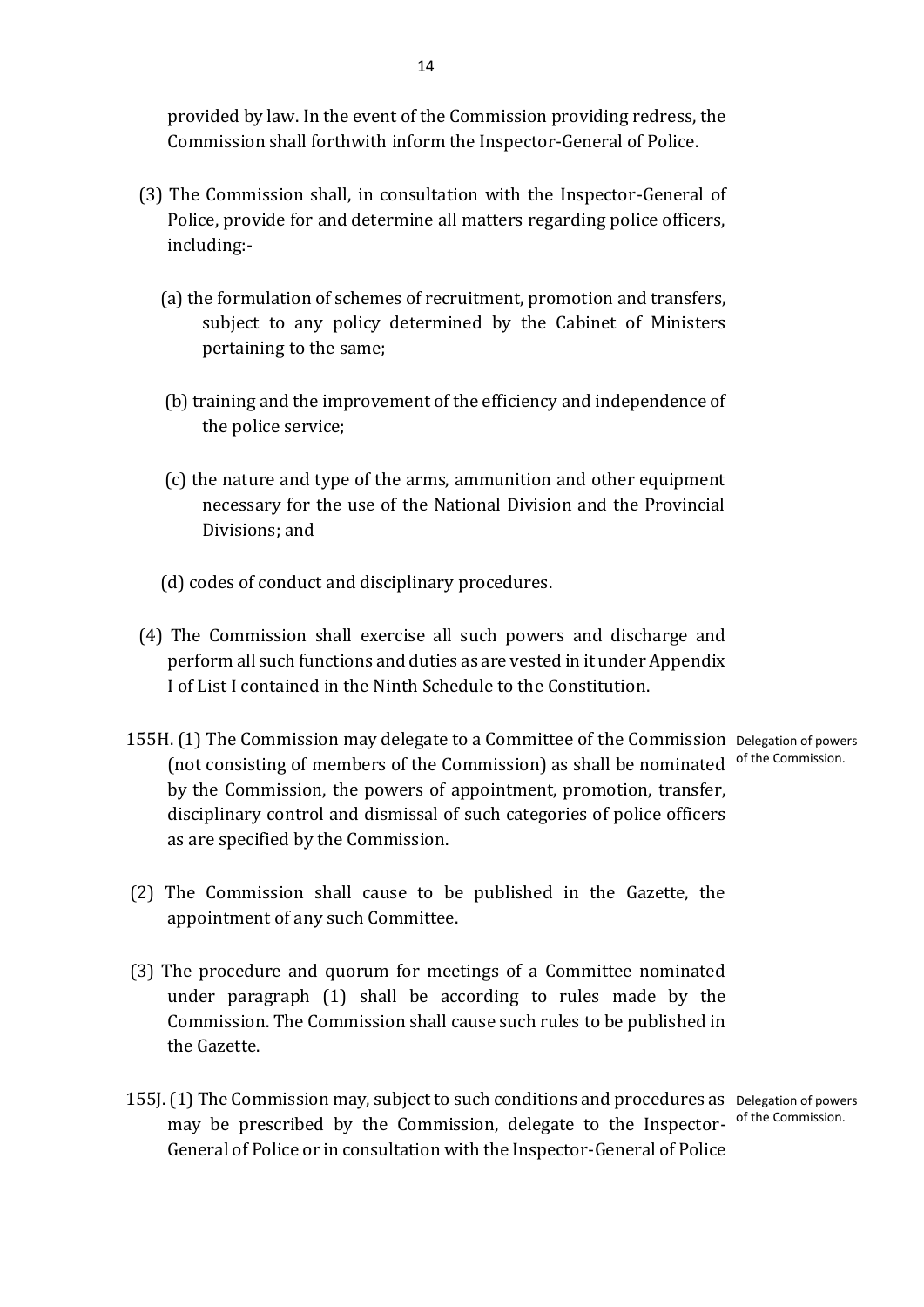to any Police Officer, its powers of appointment, promotion, transfer, disciplinary control and dismissal of any category of police officers.

- (2) The Commission shall cause any such delegation to be published in the Gazette.
- 155K. (1) Where the Commission has delegated under Article 155J to any Delegation of powers police officer its powers of appointment, promotion, transfer, disciplinary control and dismissal of any category of police officers, the Inspector-General of Police shall have a right of appeal to the Commission against any order made by such Police officer in the exercise of his delegated powers. of the Commission.
- (2) A police officer aggrieved by any order relating to promotion, transfer or any order on a disciplinary matter or dismissal made by the Inspector-General of Police or a Committee or a Police Officer referred to in Article 155H and 155J in respect of such officer may, appeal to the Commission against such order in accordance with rules made by the Commission from time to time regulating the procedure and the period fixed for the making and hearing of an appeal by the Commission.
- (3) The Commission shall have the power to alter, vary, rescind or confirm such order upon an appeal made under paragraph (1) or paragraph (2), or to give directions in relation thereto or to order such further or other inquiry, as to the Commission shall deem fit.
- (4) The Commission shall from time-to-time cause to be published in the Gazette, rules made by it.
- (5) Upon any delegation of its powers to the Inspector-General of Police or a Committee or police officer under Article 155H and 155J, the Commission shall not, whilst such delegation is in force, exercise, perform or discharge its powers, duties or functions in respect of the categories of police officers in respect of which such delegation is made, subject to the right of appeal hereinbefore provided.
- 155L. Any police officer aggrieved by any order relating to promotion, Appeals to transfer, or any order on a disciplinary matter or dismissal made by the Administrative Commission, in respect of such officer, may appeal therefrom to the Administrative Appeals Tribunal established under Article 59, which shall have the power to alter, vary, rescind or confirm any order or decision made by the Commission."

Appeals Tribunal.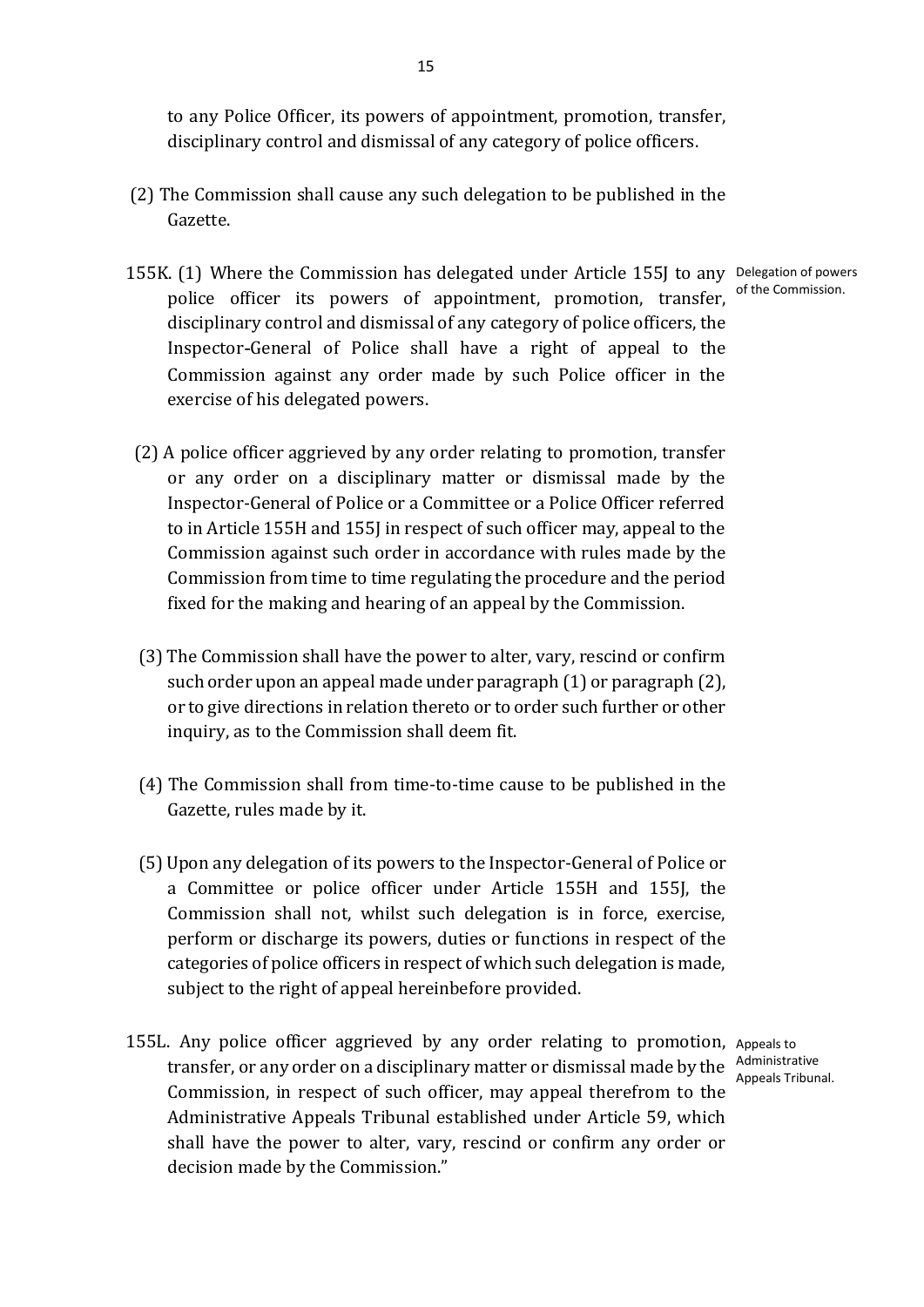18. Article 155M is hereby repealed and the following Article substituted Amendment of Article therefor:- 155M.

**"**155M. Until the Commission otherwise provides, all rules, regulations Power to make rules and procedures relating to the Police Force as are in force on the date <sup>and regulations.</sup> of the coming into operation of this Article, shall continue to be operative and in force."

19. The following new Chapter is hereby inserted immediately after Chapter Insertion of Chapter XIX and shall have effect as Chapters XIXA of the Constitution:- XIXA to the Constitution.

## CHAPTER XIXA

#### NATIONAL PROCUREMENT COMMISSION

- "156A. (1) There shall be a National Procurement Commission (in this Constitution of the Chapter referred to as the "Commission") consisting of five members commission. appointed by the President on the recommendation of the Constitutional Council, of whom at least three members shall be persons who have had proven experience in procurement, accountancy, law or public administration. The President shall, on the recommendation of the Constitutional Council, appoint one member as the Chairman of the Commission.
	- (2) Every member of the Commission shall hold office for a period of three years from the date of appointment, unless such member earlier resigns from office by a writing addressed to the President or is removed from office by the President for causes assigned with the approval of the Constitutional Council or is convicted by a court of law for an offence involving moral turpitude or is elected as a member of Parliament or as a member of a Provincial Council or of a local authority or if a resolution for the imposition of a civic disability on him is passed in terms of Article 81.
	- (3) The Chairman and every member of the Commission shall be paid such allowances as may be determined by a resolution of Parliament. Such allowances shall be charged on the Consolidated Fund and shall not be diminished during the term of office of such Chairman or the member.
- 156B. (1) It shall be the function of the Commission to formulate fair, Powers of the equitable, transparent, competitive and cost-effective procedures and <sup>Commission.</sup> guidelines, for the procurement of goods and services, works,

National Procurement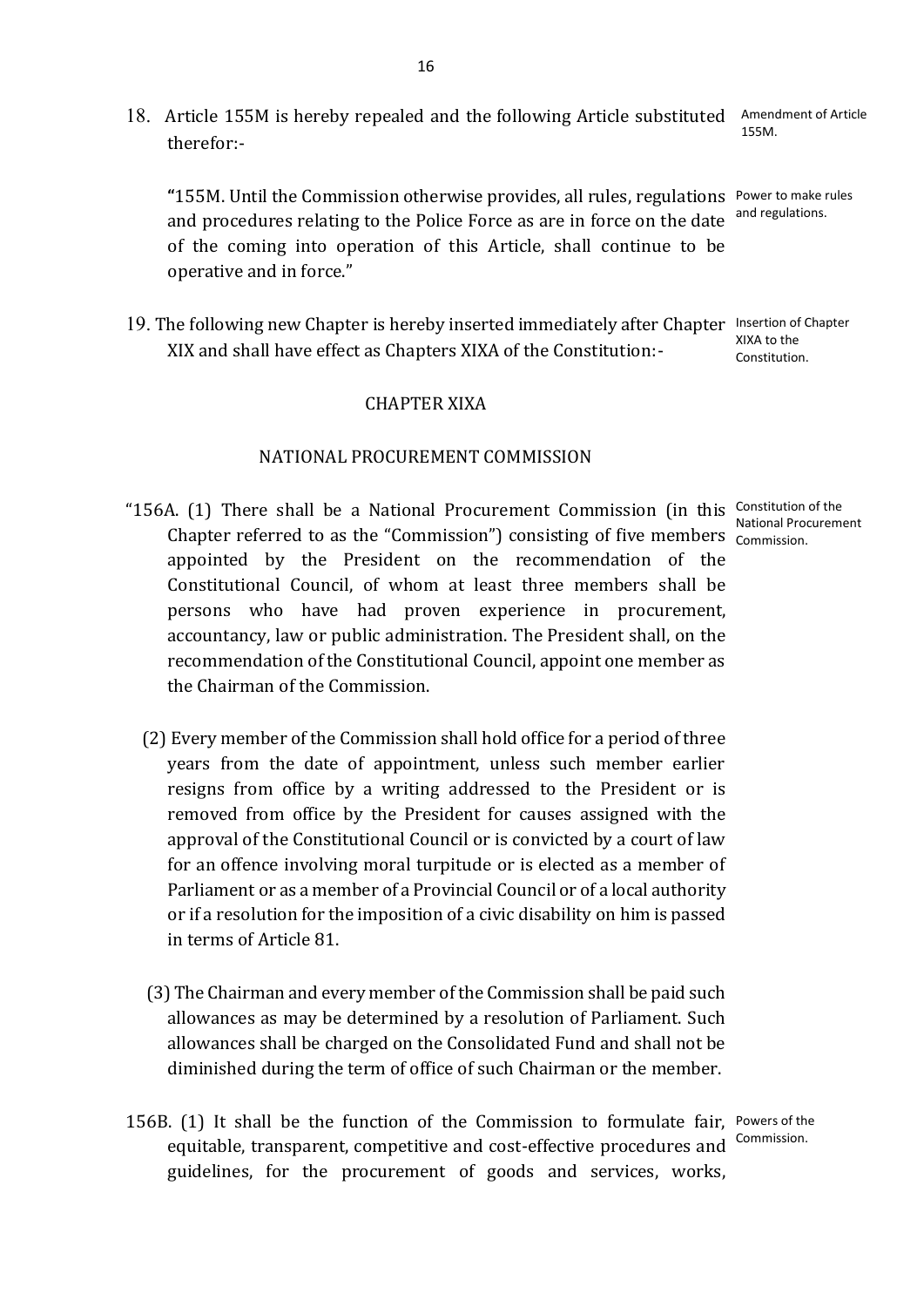consultancy services and information systems by government institutions and cause such guidelines to be published in the Gazette and within three months of such publication, to be placed before Parliament.

- (2) Without prejudice to the generality of paragraph (1), it shall be the function of the Commission to,–
- (a) monitor and report to the appropriate authorities, on whether all procurement of goods and services, works, consultancy services and information systems by government institutions are based on procurement plans prepared in accordance with previously approved action plans;
- (b) monitor and report to the appropriate authorities on whether all qualified bidders for the provision of goods and services, works, consultancy services and information systems by government institutions are afforded an equal opportunity to participate in the bidding process for the provision of those goods and services, works, consultancy services and information systems;
- (c) monitor and report to the appropriate authorities on whether the procedures for the selection of contractors, and the awarding of contracts for the provision of goods and services, works, consultancy services and information systems to government institutions, are fair and transparent;
- (d) report on whether members of procurement Committees and Technical Evaluation Committees relating to the procurements, appointed by government institutions are suitably qualified; and
- (e) investigate reports of procurements made by government institutions outside established procedures and guidelines, and to report the officers responsible for such procurements to the relevant authorities for necessary action.

( f) direct such contract and agreements to be presented to the Parliament one month before they are entered into.

156C. (1) The Commission may, by Notice in writing, require any person to,– Powers of the

Commission to summon persons.

(a) attend before the Commission, to be questioned by the Commission;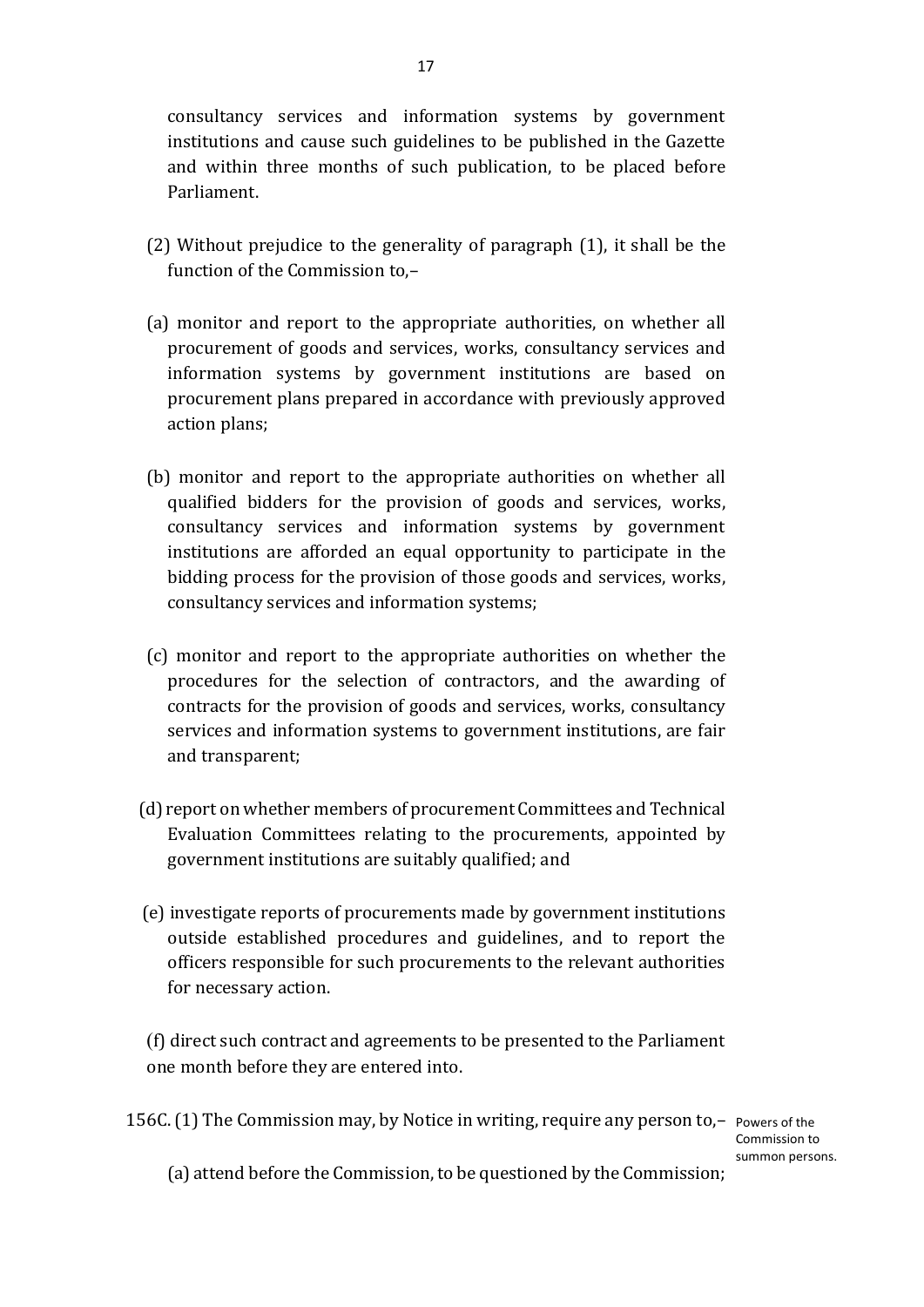(b) produce to the Commission, any document or thing in the possession or control of that person and specified in such Notice.

- (2) Every person who–
	- (a) fails, without reasonable cause to appear before the Commission when required to do so by a Notice sent to him under paragraph (1);
	- (b) appears before the Commission in compliance with such a Notice, but refuses without reasonable cause, to answer any questions put to him by the Commission; or
	- (c) fails or refuses, without reasonable cause, to produce any document or thing which he was required to produce by a Notice sent to him under paragraph (1), shall be guilty of an offence and shall on conviction be liable to a fine not exceeding one hundred thousand rupees or to imprisonment for a term not exceeding seven years, or to both such fine and imprisonment.
	- (3) Every High Court established under Article 154P of the Constitution shall have jurisdiction to hear and determine any matter referred to in paragraph (2).
- 156D. (1) The Commission shall meet as often as may be necessary for the Meeting of the discharge of its functions. Commission.
	- (2) The Chairman shall preside at all meetings of the Commission. In the absence of the Chairman from any meeting of the Commission, the members present shall elect a Chairman for that meeting, from among themselves.
	- (3) The quorum for any meeting of the Commission shall be three.
	- (4) Decisions of the Commission shall be by the majority vote of the members present and voting at the meeting at which the decision is taken, and in the event of an equality of votes, the Chairman or member presiding at the meeting shall have a casting vote.
	- (5) Subject to the preceding provisions of this Article, the Commission may determine the procedure with regard to its meetings and the transaction of business at such meetings.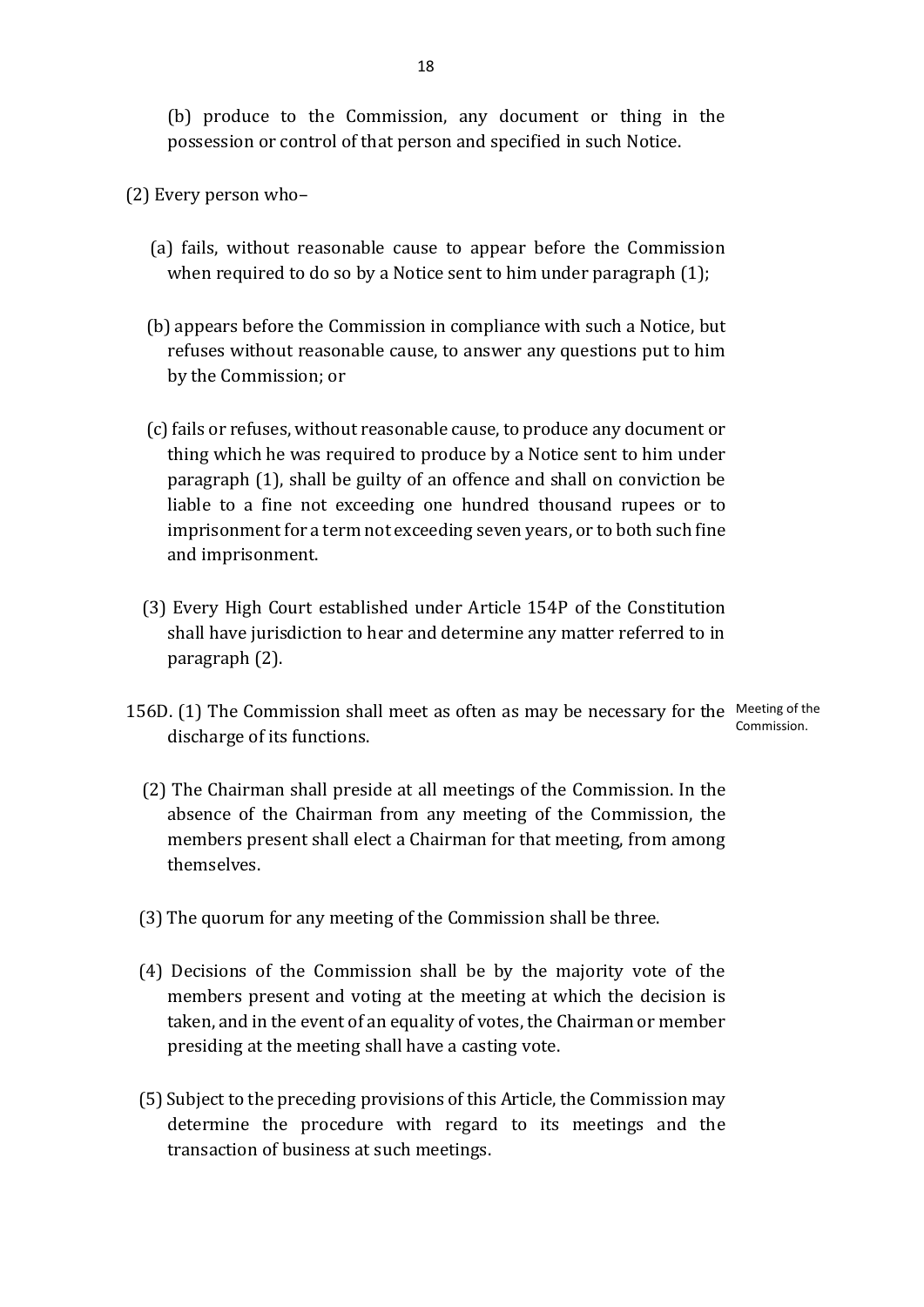(6) The Commission shall have the power to act notwithstanding any vacancy in the membership of the Commission, and no act, proceeding or decision of the Commission shall be invalid or deemed to be invalid, by reason only of such vacancy or defect in the appointment of a Secretary-General and member.

other officers.

- 156E. (1) the Commission shall appoint a Secretary-General and such other officers as it may consider necessary for the proper discharge of its functions, on such terms and conditions as may be determined by the Commission.
	- (2) All members and officers of the Commission shall be deemed to be public servants within the meaning, and for the purposes of, Chapter IX of the Penal Code.
	- (3) No suit, prosecution or other proceeding shall lie against any member or officer of the Commission for any act or thing which in good faith is done or purported to be done by him in the performance of his duties or the discharge of his functions, under the Constitution.
- 156F. The expenses of the Commission shall be charged on the Consolidated Expenses to be Fund.
- 156G. In this Chapter, "government institution" includes a Ministry, a Government government department, a public corporation, a local authority, any <sup>Institution.</sup> business or other undertaking vested in the Government and a Company registered or deemed to be registered under the Companies Act, No 7 of 2007, in which the Government, a public corporation or any local authority holds more than fifty per centum of the shares."
- 20. Article 170 of the Constitution is hereby amended by the repeal of the  $\frac{A_{\text{mendment}}}{A_{\text{max}}}$ definition of "public officer" and the substitution of the following definition therefor:- 170.

"public officer" means a person who holds any paid office under the Public Officer. Republic other than a judicial officer, but does not include –

- (a) the President;
- (b) the Prime Minister;
- (c) the Speaker;
- (d) a Minister;

19

charged on the Consolidated Fund.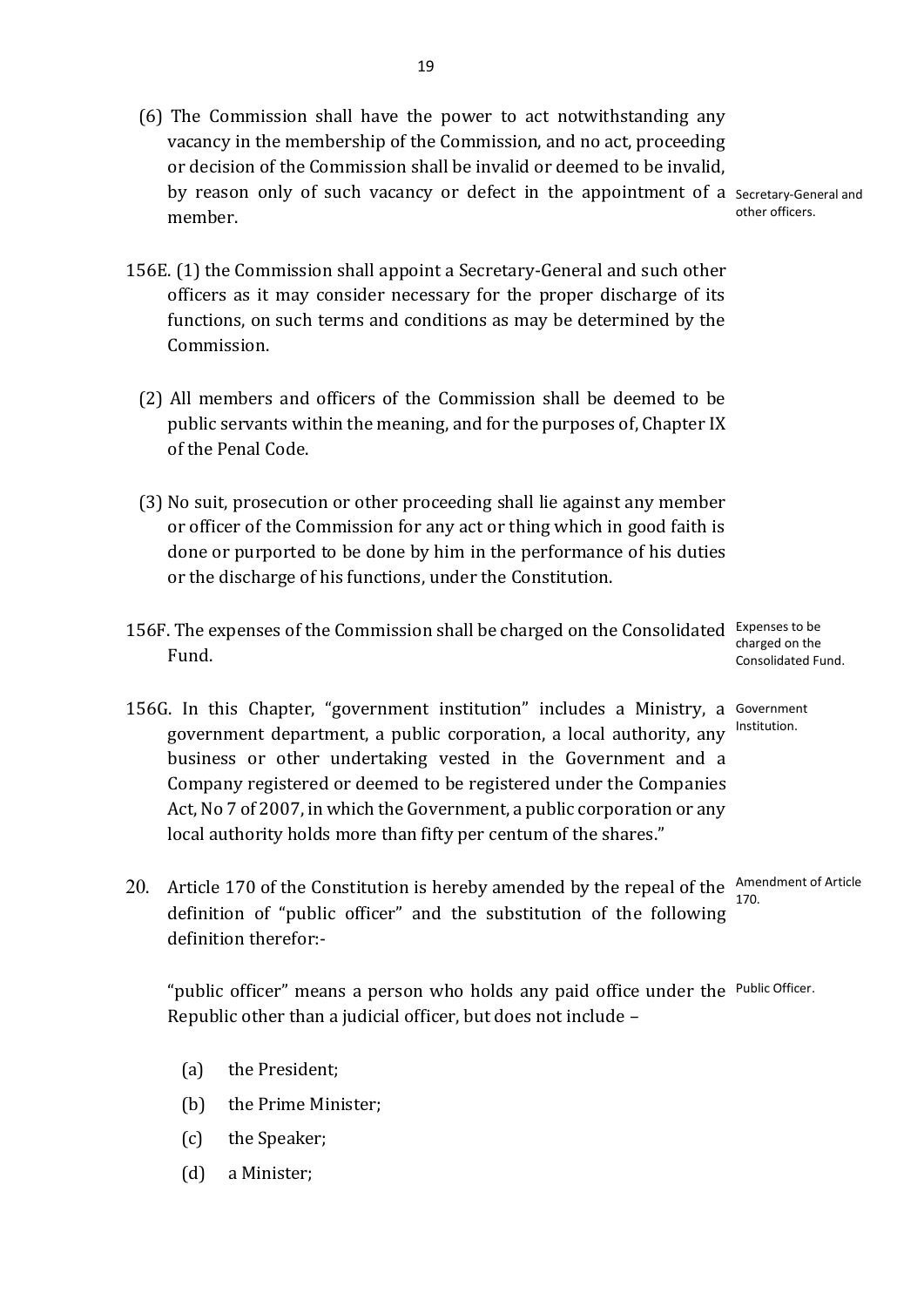- (e) a Deputy Minister;
- (f) a Member of Parliament;
- (g) a member of the Constitutional Council;
- (h) a member of the Judicial Service Commission;
- (i) a member of the Public Service Commission;
- (j) a member of the Election Commission;
- (k) a member of the National Police Commission;
- (l) a member of the Audit Service Commission;
- (m) a member of the Human Rights Commission of Sri Lanka;
- (n) a member of the Commission to Investigate Allegations of Bribery or Corruption;
- (o) a member of the Finance Commission;
- (p) a member of the Delimitation Commission;
- (q) a member of the National Procurement Commission;
- (r) the Secretary-General of Parliament;
- (s) a member of the staff of the Secretary-General of Parliament;
- (t) a member of the University Grants Commission;
- (u) a member of the Official Languages Commission; and
- (v) the Auditor-General.
- (w) Governor of the Central Bank of Sri Lanka.

## **For avoidance of doubt**

21(1). For the avoidance of doubt it is hereby declared that,–

Avoidance of doubt.

(a) the Ninth Parliament in existence on the day preceding the date on Transitional which this Act comes into operation, shall, unless dissolved earlier, <sup>provisions.</sup> continue to function until 19th August 2025 and shall thereafter stand dissolved;

(b) the persons holding office respectively, as the President and the Transitional Prime Minister on the day preceding to this Act come in to operation shall continue to hold such office after such date, subject to the provisions of the Constitution as amended by this Act; and provisions.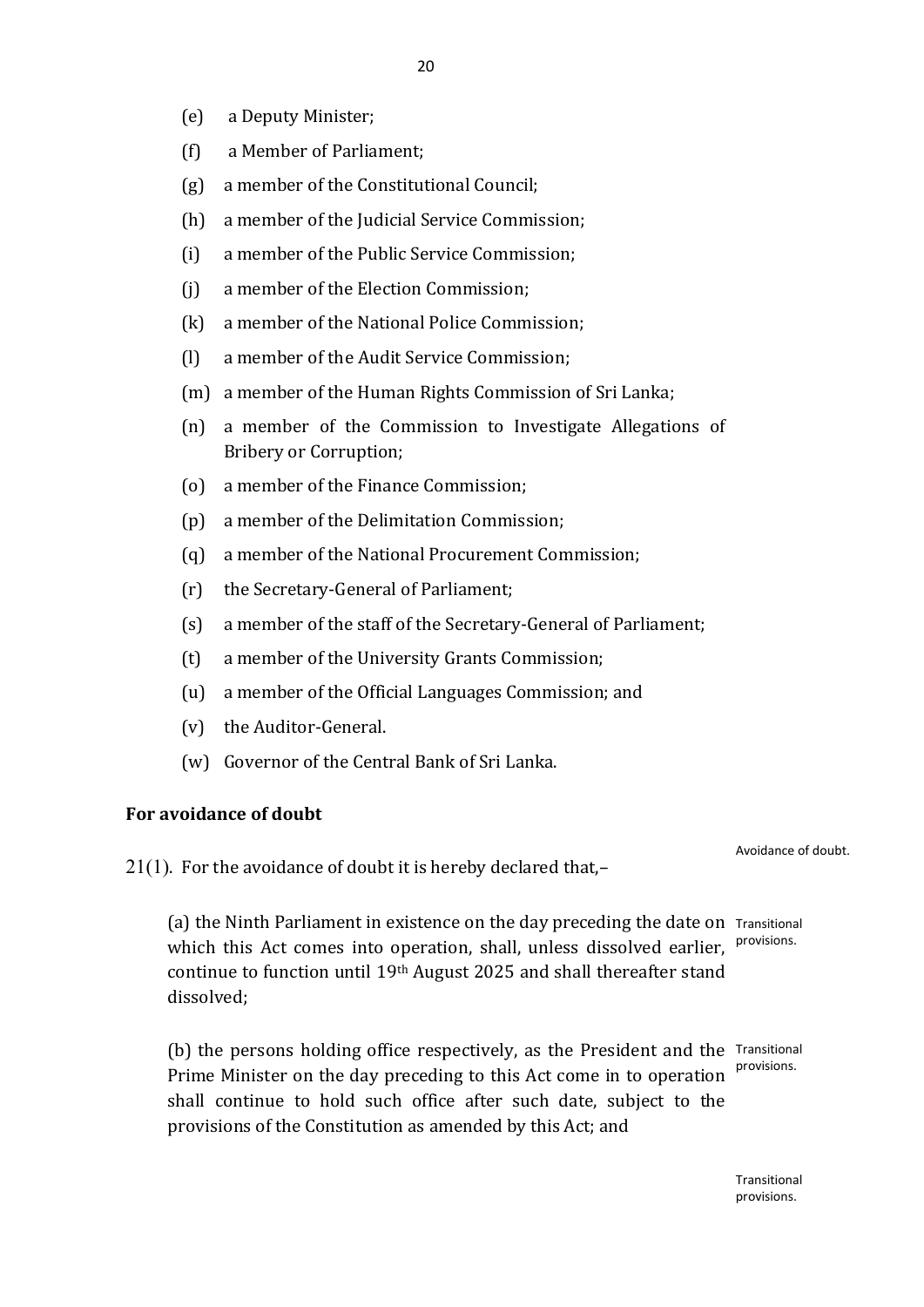(c) every person holding office on the day preceding the date on which this Act comes into operation, as,–

- (i) the Chief Justice;
- (ii) Judges of the Supreme Court;
- (iii) the members of the Judicial Service Commission;
- (iv) the President of the Court of Appeal;
- (v) Judges of the Court of Appeal;
- (vi) the Attorney-General;
- (vii) the Auditor-General;
- (viii) the Inspector-General of Police;
- (ix) the Parliamentary Commissioner for Administration (Ombudsman) ;
- (x) the Secretary-General of Parliament;
- (xi) a judge of the High Court; or
- (xii) a judicial officer, a scheduled public officer, public officer or a police officer,

shall continue to hold such office and shall, subject to paragraph (3) of Article 41C, continue to exercise, perform and discharge the powers, duties and functions of that office, under the same terms and conditions.

- (2) Every person holding office on the day preceding the date on which this Transitional Act comes into operation, as the Chairman or a member of the,– provisions.
	- (a) Parliamentary Council;
	- (b) Public Service Commission;
	- (c) National Police Commission;
	- (d) Human Rights Commission of Sri Lanka;
	- (e) Commission to Investigate Allegations of Bribery or Corruption; or
	- (f) Finance Commission,

shall cease to hold such office with effect from the date on which this Act comes into operation: